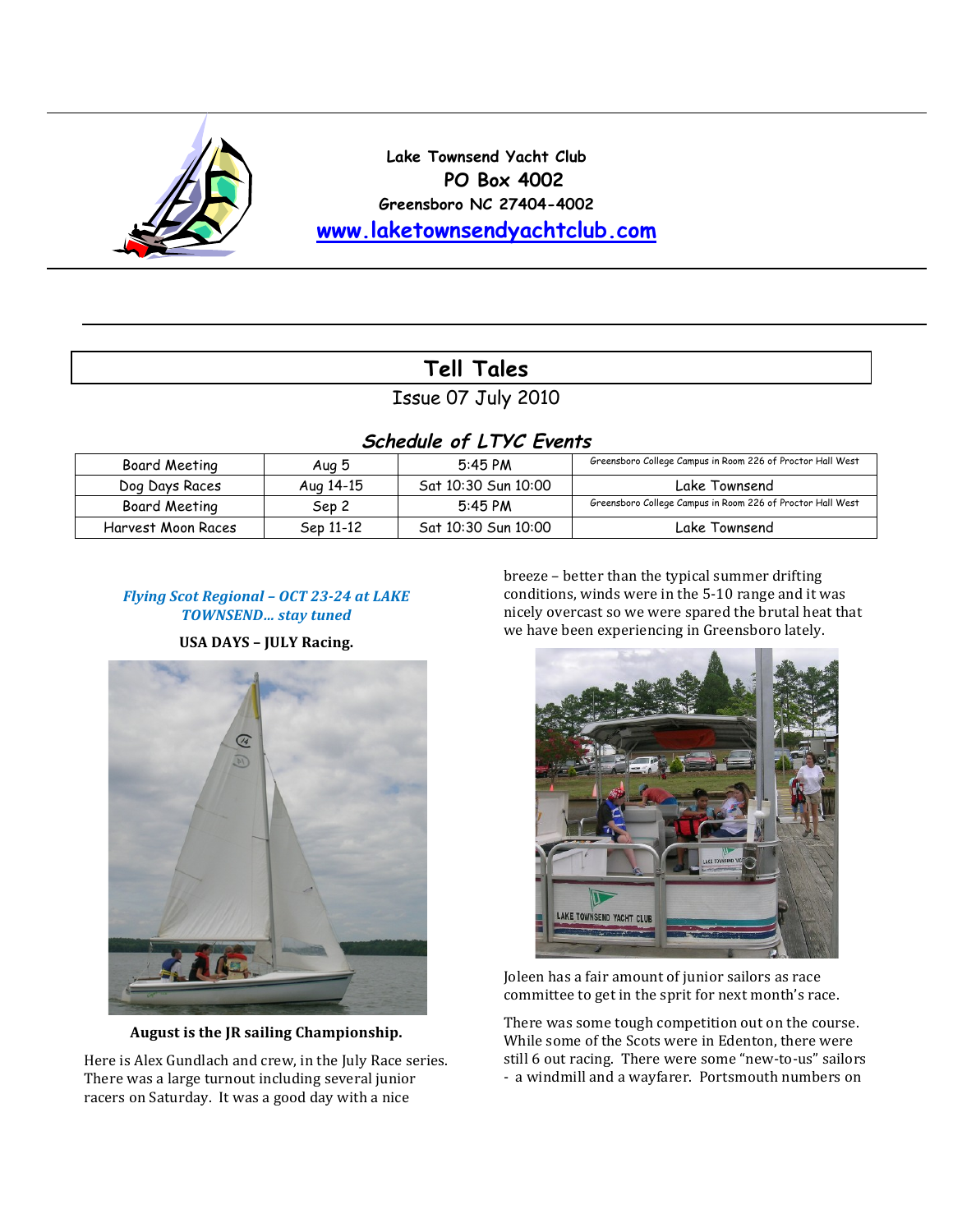these boats are markedly similar and a great match with the rest of the fleet.

Driftin 'n driftin - Sunday's race was one of those where what wind was there burned off as the sun moved higher in the sky and not long after the boats were on the water. The start was one where you didn't want to move more than 100 feet from the start for fear the 8 minute start time would pass and you still hadn't made it over the starting line. After drifting around the course once, joleen the PRO sent everyone further in toward the marina, suggestion something about racing to the marina. We hovered around in the little patches of wind until they raised the (races are finished for the day) flag. Race committee towed a duck line convoy of the drifting boats into the marina, except us. Uwe told the race committee on the Scat boat that it would be "*nobody's* fault but mine" if he didn't make it in. Uwe had spotted a small amount of wind – as usual the breeze picks up when you have committed to going in!  $.$  (& I am still singing Led Zepplin.) We caught the breeze and blew in and even were on a slight heel.



F(on!water) Follow!me!within!hail!– or follow me On land – notice to competitors has been posted.

- all races are abandoned. No more racing today.

 $\sim$  don't forget on those days with just the right amount of wind and not someone to sail with… there are people just itching to get out. Check out the available to crew list.

**~~~~~~~~~~~~~~~~~~~~~~~~~~~~~~~~~~~~~**

### **~~~~~~~~~~~~~~~~~~~~~~~~~~~~~~~~~~~~~** *Memoirs on the Mayor's Cup 2010*

#### **!"Phil"Andrews,"Laser.**

I could have finally beat John in one race, except that I forgot about the downwind finish so John finished as I went upwind. Another race he was over the horizon as I flipped, but what else is new. I was proud of Gavin and Chris in the El Toro for not being intimidated by the big boats and the awards they were given were incredible. The Water folk were lifesavers. It was a pleasure to see the great Scot turnout. The guy in the boat with the "W" was a really good sailor. I'd not seen that type of boat

before then. The food people should be given special recognition. I'd say more, but memory fades with advancing age. Mayor's Cup is an event to not pass up.

Mark your calendars now for 2011, June 2-4.



*Chris on the El Toro.* 

### Got water?



Lessons from our trip to New Bern

Frustration was high on Sunday as we sailed back into the marina. The day was fairly hot and humid, but not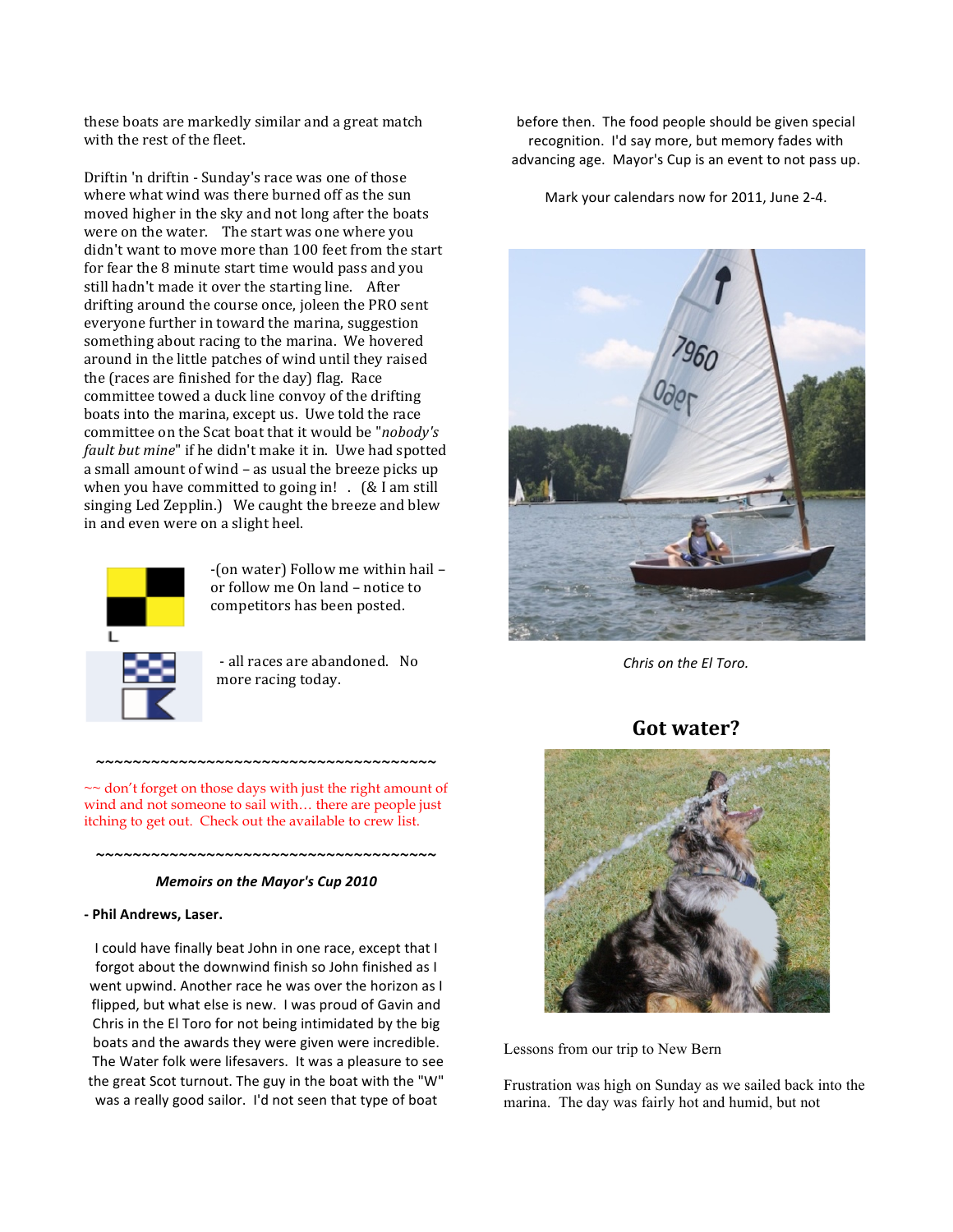excessively so. We had water, and were drinking water in between the races. There are times that I will restrict the intake of water due to certain limitations of some sail boats. It was clear when we were at the marina that we both were dehydrated and probably because of being dehydrated suffering some affects from heat exhaustion.

What is dehydration? What does salt have to do with anything, and is there anything to the buzz word that the sports drinks people are pushing - electrolytes. **Dehydration:** I associate dehydration as loss of body fluids through sweating, and on an average race there could be some of that, but it could also come from respiratory water loss and from the voluntary restriction of intake of water.

Thirst is not a good indicator for when to replace water. Dehydration occurs when the body has lost too much fluid and electrolytes (the salts potassium and sodium ) Dehydration occurs when the body has lost only 1-2% of it's ideal water content.

**Signs of dehydration -** One of the first signs of dehydration is a short temper. Other signs that might be dry mouth, flushed face, profuse sweating or lack of, weakness and nausea. (extreme dehydration signs are dizziness, disorientation, headaches and muscle cramps) Dehydration decreases the ability to stay alert, it decreases your performance.

**Why Salt?** There have always been advertisements promoting salt tablets, or sports drinks with electrolytes. My question what are electrolytes? - The term is used for salts, specifically ions. These were atoms that were either positively or negatively charged. Things that are positively or negatively charged had a tendency to cling to one another, sort of like magnets, or like the 2 chemicals that make up salt. (sodium the positive and chloride the negative.)

Which is where my question started, Why Salt?

So - it isn't really "salt" or just salt that the body is looking to replenish that it lost from sweat, but "salts" or ions, some of the main electrolytes that the body loses with sweat and through dehydration are Well salt or sodium chloride and potassium.

Always wondered about the salt deal with hydration. Salts are lost through sweat, esp. on hot and humid days or dry days or just out in the baking sun. Our body fluids, blood, plasma and intestinal fluids are like seawater and have a high concentration of sodium chloride. The balance of salt and water is critical for your vital organs to function. Salt ions also hydrate the brain which if it wasn't hydrated leads to confusion and the inability to concentrate, or facilitating the brain functions.

There is a condition of having too much water and not enough of the salts, (Hyponatremia) depending on the amount of dehydration, rehydration from just water can dilute the concentration of salt in the body's fluids.

Rehydration - As I write this I have dried beans boiling in water on the stove. An extreme example of rehydrating! We aren't a bean! We do need to maintain proper hydration. Drink by your watch, drink between races. We have found that bringing the water bags in an insulated cooler make the water easier to drink. Ice water is not as readily absorbed, though it does help cool the body. Have water on hand, one site recommended 1 glass of water every 15 minutes!

To complete the rehydration you will need a certain amount of these electrolyte/ salts. As for the electrolytes, the salts, you don't have to have these from just the sports drinks, where maybe you don't want to get your calories from these. Though you could dilute the drinks with water. You can also get these from salty foods.

Why not beer? That is a can of worms.... But the consensus is that because alcohol takes water to metabolize in the liver and depending on the percent of alcohol in whatever you are drinking it might take more liquid then the drink has to offer.

Way better to not get dehydrated so you can really enjoy that cold beer!

So one way to improve our racing performance is to stay hydrated.

http://health.howstuffworks.com/question565.htm http://www.organicfacts.net/healthbenefits/minerals/health-benefits-of-sodium.html http://www.rice.edu/~jenky/sports/salt.html http://www.yachtingpartner.com/editorial/water1.html

# **Saleboats for Sail –**

(miss this boat??? Would be a good boat to buy)

**1981 Isotope** - \$2500 with sails and a galvanized trailer. Crossbar, dolphin striker, and trampoline have been replaced and an extension added to the righting bar. Good boat for a beginning racer or someone looking to get back into racing. She won the 2005 Governor's Cup and continues to give challenge to the fleet leaders. Eric and I have owned this boat since 1998. She's gotten us hooked on Isotopes, so much so that we have upgraded to a 2006 model.

Boat specifications at http://www.intl-fiberglass.com/isotope.html. Fleet Activities http://www.intlfiberglass.com/Isotope%20Nationals%202006.html Call or email if interested: 919-732-5410; joleen.rasmussen@bowebellhowell.com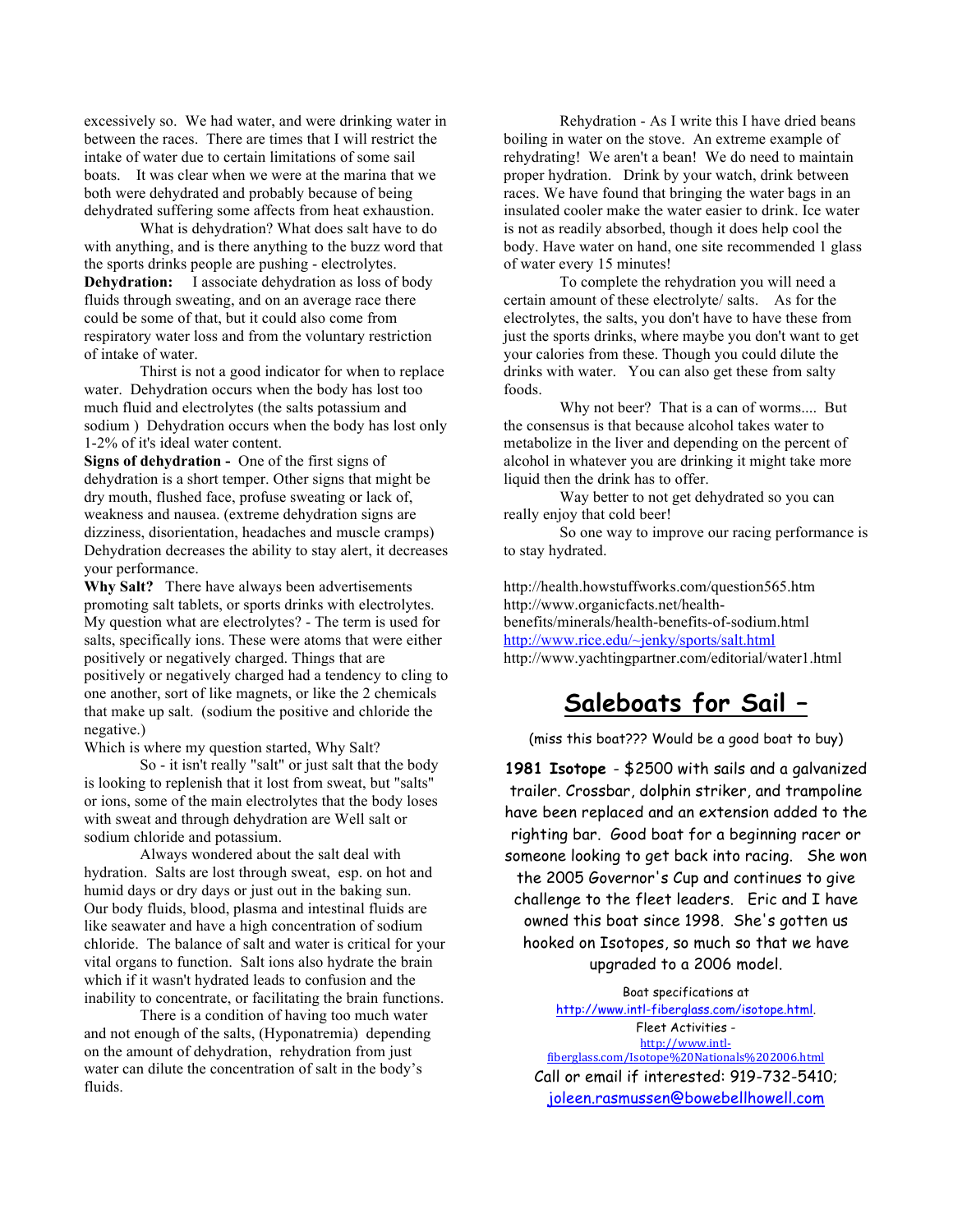|                    |                               | Lake Townsend Yacht Club Help Lines |                                  |
|--------------------|-------------------------------|-------------------------------------|----------------------------------|
| Commodore:         | Uwe Heine                     |                                     |                                  |
|                    | 336 585-0951 R                | Social:                             | Rachel Skvarch                   |
|                    | heineu@bellsouth.net          |                                     | rkskvarch@yahoo.com              |
| Races:             | <b>Adam Zahand</b>            |                                     | Gloria Thornton                  |
| (Vice Commodore)   | 336 288-3762 R                |                                     | glothorgso@yahoo.com             |
|                    | adam_zahand@yahoo.com         |                                     |                                  |
|                    |                               | Junior Sailing:                     | John Hemphill                    |
| <b>Education:</b>  | David Duff                    |                                     | (336) 632-0864 R                 |
| (Rear Commodore)   | 336 282-7773 R                |                                     | jmhemphill@greensborocollege.edu |
|                    | David.Duff@analog.com         |                                     |                                  |
|                    |                               | Mayor's Cup Regatta:                | Joleen Rasmussen                 |
| Finance:           | <b>Hudson Barker</b>          |                                     | 919 732-5410 R                   |
| (Treasurer)        | (336) 644-1060 R              |                                     | joleenrasmussen@embargmail.com   |
|                    | hudsonbarker@att.net          |                                     |                                  |
|                    |                               | Newsletter/Directory:               | Nancy Collins-Heine              |
| Publicity/History: | David Young                   |                                     | 336 585-0951 R                   |
| (Secretary)        | 336 545-1655 R                |                                     | heineu@bellsouth.net             |
|                    | dwyoung@triad.rr.com          |                                     |                                  |
|                    |                               | Webmaster:                          | <b>Steve Raper</b>               |
| Cruising:          | <b>Starling Gunn</b>          |                                     | Steve.raper@greensboro-nc.gov    |
|                    | 336 939-2508 R                |                                     |                                  |
|                    | justbgunnbell@bellsouth.net   | Equipment                           | Keith Smoot                      |
|                    |                               |                                     | (336) 996-6734 R                 |
|                    |                               |                                     | Gwaihir23@Embargmail.com         |
| Membership:        | <b>Steve Raper</b>            |                                     |                                  |
|                    | Steve.raper@greensboro-nc.gov |                                     |                                  |

**Call People. Go Sailing \*\*\*\* REACH OUT AND CALL SOMEONE \*\*\*\***

In an effort to involve more sailors in the Club's Sailing Events and Racing Programs, this "Available to Crew" list is published in each newsletter. The people listed have taken our Learn to Sail class or have other previous sailing experience and are looking to get more time on the water. So, if you have a boat and would like to participate in the Summer or Frostbite Race Series, why don't you call one of these folks for your crew? Alternatively,

if you need a cruising partner on your boat or would like to team with someone on one of the city sailboats for a day sail or a race, contact someone on this list. If you would like to add your name to the list, contact Nancy Heine, Newsletter Editor (See the Help Lines box located in this newsletter).

### **Available To Crew**

| Name                     | Home Phone   | <b>Work Phone</b> | E-mail                   |
|--------------------------|--------------|-------------------|--------------------------|
| <b>Bill Byrd</b>         | 336-635-1926 | N/A               |                          |
| Chip Cromartie           | 336-601-0464 | 336-274-3559      | cromartie@triad.rr.com   |
| Cynthia & Sam Reichelson | 336-540-1279 | 336-273-2511      | reichelson@cs.com        |
| Catherine Clark          | 336-315-0414 |                   |                          |
| Mike Bianco              | 336-299-4461 |                   | mfbyanko@aol.com         |
| Keith and Kelly Francies | 336-292-9042 | 336-362-5335      | keith.francies@davey.com |
| Valerie Nieman           | 336-908-3976 |                   | valnieman@yahoo.com      |
| Chris Maginnis           | 336-760-9811 |                   | cmaginnis@triad.rr.com   |
| Hudson Barker            | 336-644-1060 |                   | hudsonbarker@att.net     |

\*\* Attention\*\* – Can't remember the password for the login required for the Members Cove area on the website??There is now a (Need password?)link. Click on this & it will bring up an email form addressed to our WebMaster with the subject line 'LTYC Members Cove login: - Send me your name and email address to receive login name and passwd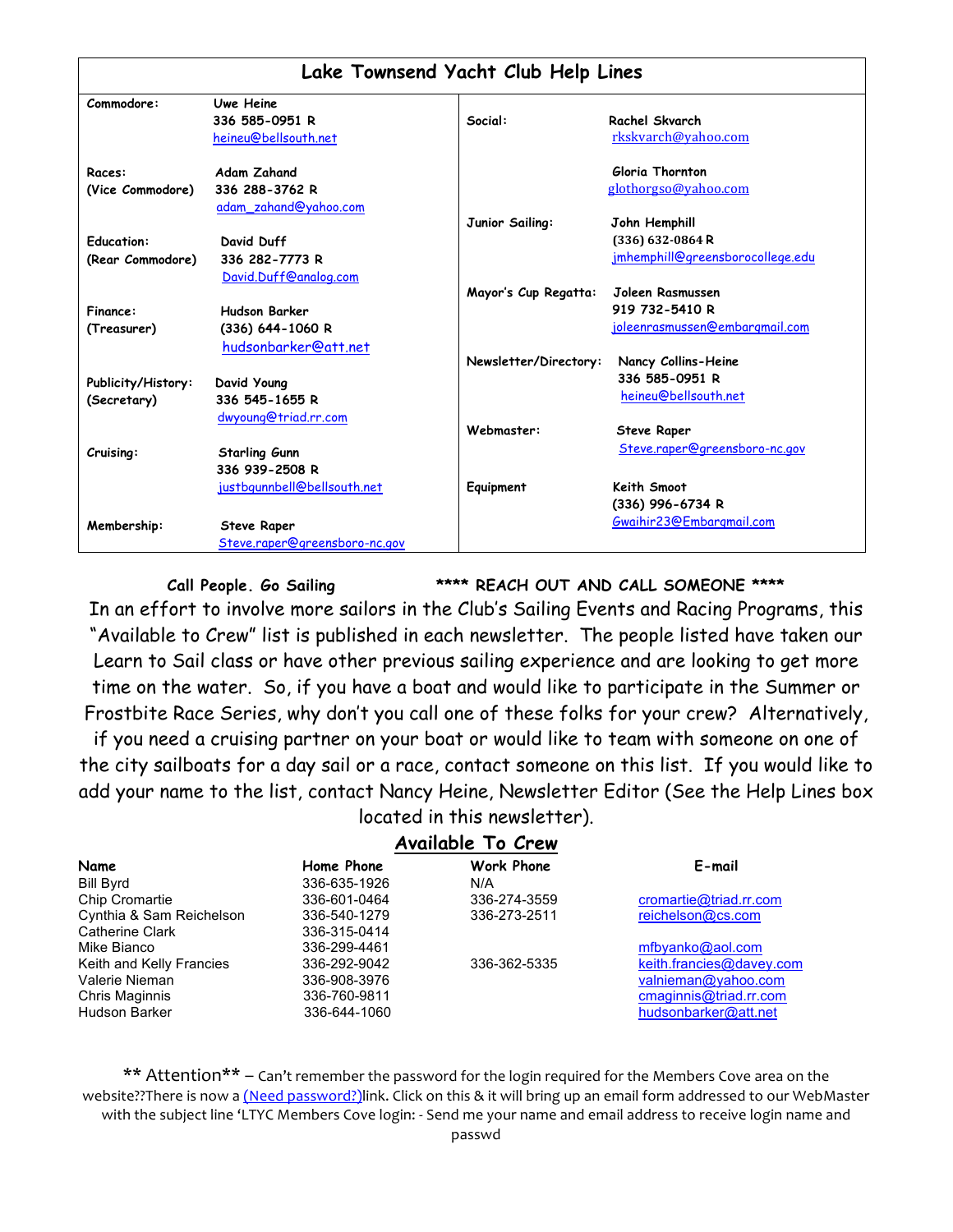#### Note: Series still in progresss - Ties not broken

| <b>FSCT</b>            | <b>Designation</b> |       |       |       |             |      |      |  |  |  | Race 1 Race 2 Race 3 Race 4 Race 5 Race 6 Race 7 Race 8 Race 9 Race 10 Race 11 Race 12 Average Total Rank |       |    |
|------------------------|--------------------|-------|-------|-------|-------------|------|------|--|--|--|-----------------------------------------------------------------------------------------------------------|-------|----|
|                        |                    | April | April | May   | May         | July | July |  |  |  |                                                                                                           |       |    |
| Gundlach, Wendel       | <b>FSCT-4416</b>   | 13    | 13    |       |             | RC   | RC   |  |  |  | 13.00                                                                                                     | 52.00 | 1  |
| Morris, Steve          | <b>FSCT-3500</b>   | 12    | 14    | RC    | RC          |      |      |  |  |  | 13.00                                                                                                     | 52.00 |    |
| Hemphill, John         | <b>FSCT-4043</b>   | 11    | 10    | RC    | RC          | 5    | 8    |  |  |  | 8.50                                                                                                      | 51.00 | з  |
| Heine, Uwe             | <b>FSCT-3801</b>   |       |       | RC    | RC          | з    | 6    |  |  |  | 5.75                                                                                                      | 34.50 | 4  |
| Bews, Tom              | <b>FSCT-2680</b>   | 10    | 5.    | 2/DNS | 0/DNC       | 8    | 5    |  |  |  | 6.00                                                                                                      | 30.00 | 5  |
| Connelly, Rick         | <b>FSCT-1939</b>   | 5.    | 11    |       |             | 6    | 4    |  |  |  | 6.50                                                                                                      | 26.00 | 6  |
| Gunn, Starling         | <b>FSCT-1104</b>   | 14    | 12    |       |             |      |      |  |  |  | 13.00                                                                                                     | 26.00 | -6 |
| Raper, Steve           | <b>FSCT-4051</b>   | 6     | 8     |       |             | 4    | 7    |  |  |  | 6.25                                                                                                      | 25.00 | 8  |
| Moats, Bob             | <b>FSCT-2595</b>   | з     | 9     |       |             | RC   | RC   |  |  |  | 6.00                                                                                                      | 24.00 | 9  |
| Luptin, Fred           | <b>FSCT-3638</b>   | 8     | з     |       |             |      | в    |  |  |  | 5.25                                                                                                      | 21.00 | 10 |
| Cesar, Scott           | <b>FSCT-2110</b>   | 9     | 6     |       |             |      |      |  |  |  | 7.50                                                                                                      | 15.00 | 11 |
| <b>Morton, Patrick</b> | <b>FSCT-5220</b>   | 4     | 4     |       |             |      |      |  |  |  | 4.00                                                                                                      | 8.00  | 12 |
| Evans, Mark            | <b>FSCT-4842</b>   |       |       |       | 2/DNS 0/DNC |      |      |  |  |  | 2.00                                                                                                      | 2.00  | 13 |

| <u> Alexandro de la contrada de la contrada de la contrada de la contrada de la contrada de la contrada de la con</u> |  |  |
|-----------------------------------------------------------------------------------------------------------------------|--|--|
|                                                                                                                       |  |  |
| <u>,一个人的人都是一个人的人,就是一个人的人,就是一个人的人,就是一个人的人,</u> 就是一个人的人,就是一个人的人,就是一个人的人,就是一个人的人,就是一个人的人,我                               |  |  |
| <u>,一个人的人都是一个人的人,就是一个人的人,就是一个人的人,就是一个人的人,</u> 就是一个人的人,就是一个人的人,就是一个人的人,就是一个人的人,就是一个人的人,我                               |  |  |
|                                                                                                                       |  |  |
| <u> Alexandro de la contrada de la contrada de la contrada de la contrada de la contrada de la contrada de la con</u> |  |  |
|                                                                                                                       |  |  |
|                                                                                                                       |  |  |

| Mono                       | Designation      |       |       |     |     |      |       |  |  |  | Race 1 Race 2 Race 3 Race 4 Race 5 Race 6 Race 7 Race 8 Race 9 Race 10 Race 11 Race 12 Average Total Rank |       |              |
|----------------------------|------------------|-------|-------|-----|-----|------|-------|--|--|--|-----------------------------------------------------------------------------------------------------------|-------|--------------|
|                            |                  | April | April | May | May | July | July  |  |  |  |                                                                                                           |       |              |
| Warren, Ken                | LI-10386         |       |       |     |     | 6    | 5     |  |  |  | 5.00                                                                                                      | 20.00 | $\mathbf{1}$ |
| Heffernan, Jim             | <b>WF-2458</b>   |       |       |     |     | 9    | 8     |  |  |  | 8.50                                                                                                      | 17.00 |              |
| Taylor, Allen              | <b>WM-5051</b>   |       |       |     |     | 8    |       |  |  |  | 7.50                                                                                                      | 15.00 |              |
| Andrews, Phil              | LASE-185542      | 2/DNS | 5     |     |     |      |       |  |  |  | 3.25                                                                                                      | 13.00 | - 4          |
| Swartz, Jim                | LI-12705         |       |       |     |     |      | 6     |  |  |  | 6.50                                                                                                      | 13.00 | 4            |
| Duff, Ellen                | <b>CAT142-</b>   |       |       |     |     |      | Δ     |  |  |  | 4.50                                                                                                      | 9.00  | -6           |
| VonFrieken, Kris           | <b>ELTO-2960</b> |       |       | RC  | RC  | з    | 0/DNC |  |  |  | 3.00                                                                                                      | 9.00  | 6            |
| Fragakis, John             | LASEM-187322     |       |       | 4   | 4   |      |       |  |  |  | 4.00                                                                                                      | 8.00  | 8            |
| Andrews, Gavin             | SF-79118         | 4     |       |     |     |      |       |  |  |  | 3.50                                                                                                      | 7.00  | 9            |
| Deuterman, Ash/Cas CAT142- |                  |       |       |     |     | Δ    | з     |  |  |  | 3.50                                                                                                      | 7.00  | 9            |
|                            |                  |       |       |     |     |      |       |  |  |  |                                                                                                           |       |              |

| <b>ISTP</b>       | <b>Designation</b> | April | April | May | Mav         | July | July |  | Race 1 Race 2 Race 3 Race 4 Race 5 Race 6 Race 7 Race 8 Race 9 Race 10 Race 11 Race 12 Average Total Rank |      |       |  |
|-------------------|--------------------|-------|-------|-----|-------------|------|------|--|-----------------------------------------------------------------------------------------------------------|------|-------|--|
| Duff, David       | <b>ISTP-2450</b>   | RC    | RC    |     |             |      |      |  |                                                                                                           | 4.50 | 18.00 |  |
| Rasmussen, Eric   | <b>ISTP-235</b>    |       |       |     |             |      |      |  |                                                                                                           | 4.25 | 17.00 |  |
| Rasmussen, Joleen | <b>ISTP-199</b>    |       |       |     |             | RC   | RC   |  |                                                                                                           | 3.50 | 14.00 |  |
| Zahand, Adam      | <b>ISTP-1027</b>   | RC    | RC    |     | 2/DNS 0/DNC |      |      |  |                                                                                                           | 2.00 | 6.00  |  |
|                   |                    |       |       |     |             |      |      |  |                                                                                                           |      |       |  |

| 6.00<br>H18SX-670<br>3.00 | Multi          | Designation | April | April | Mav | Mav | July | July |  | Race 1 Race 2 Race 3 Race 4 Race 5 Race 6 Race 7 Race 8 Race 9 Race 10 Race 11 Race 12 Average Total Rank |  |  |
|---------------------------|----------------|-------------|-------|-------|-----|-----|------|------|--|-----------------------------------------------------------------------------------------------------------|--|--|
|                           | Armstrong, Tom |             |       |       |     |     |      |      |  |                                                                                                           |  |  |